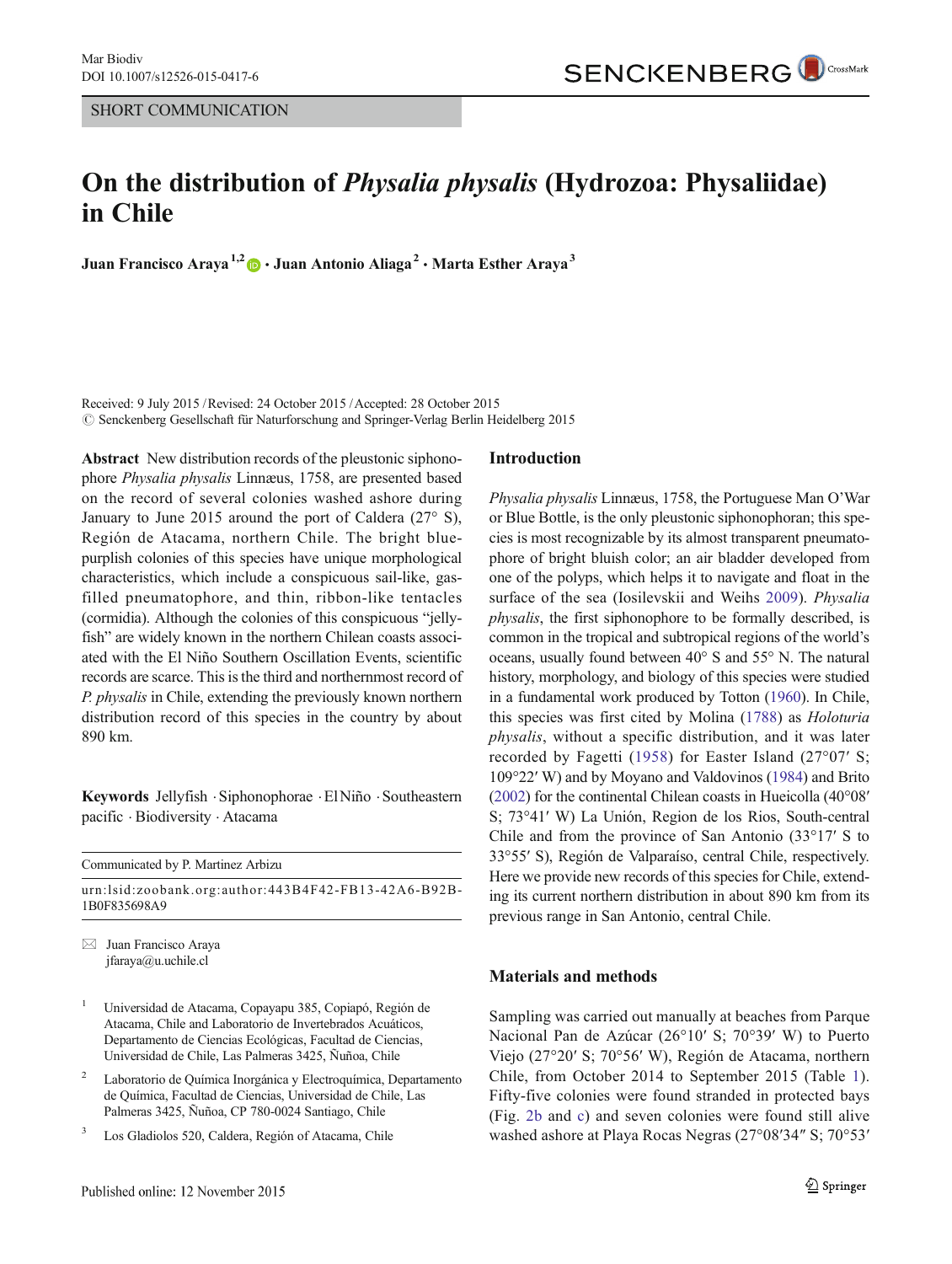<span id="page-1-0"></span>Table 1 Localities in the Region of Atacama, Chile, with the presence of colonies of Physalia physalis

| Locality, coordinates                                      | Number of specimens | Date               |  |
|------------------------------------------------------------|---------------------|--------------------|--|
| Parque Pan de Azucar $(26^{\circ} 10' S; 70^{\circ}39' W)$ |                     | January 21, 2015   |  |
| Obispito $(26^{\circ} 44' S; 70^{\circ} 42' W)$            | 3                   | February 12, 2015  |  |
| Aguas Verdes ( $26^{\circ}$ 52' S; $70^{\circ}$ 49' W)     |                     | February 12, 2015  |  |
| Playa Rodillo (26° 58' S; 70° 48' W)                       | 1                   | October 14, 2014   |  |
| Playa Ramada (27° 00' S; 70° 48' W)                        |                     | October 14, 2014   |  |
| Playa Brava (27 $^{\circ}$ 03' S; 70 $^{\circ}$ 48' W)     | 4                   | February 12, 2015  |  |
| Playa Copiapina (27 $\degree$ 03' S; 70 $\degree$ 49' W)   |                     | February 12, 2015  |  |
| Playa Loreto (27 $\degree$ 04' S; 70 $\degree$ 50' W)      | 6                   | June 20, 2015      |  |
| Calderilla (27° 05' S; 70° 51' W)                          | 18                  | February 12, 2015  |  |
| Bahía Inglesa (27° 06' S; 70° 51' W)                       | 2                   | January 23, 2015   |  |
| Rocas Negras (27° 08' S; 70° 52' W)                        | 13                  | September 19, 2015 |  |
| Bahía Cisne (27° 14′ S; 70° 56′ W)                         | 3                   | January 23, 2015   |  |
| Puerto Viejo (27° 20' S; 70° 56' W)                        | 2                   | February 04, 2015  |  |
|                                                            |                     |                    |  |

39″ W). The collection of specimens followed Totton [\(1960\)](#page-4-0), and a few colonies were preserved in 96 % ethanol. A pair of representative colonies was deposited (unnumbered) in the collections of the Museo de la Pesca Artesanal in Caldera, Chile and in the Museo Paleontológico de Caldera (MPCCL 26102015A), Caldera, Chile.

## **Systematics**

Order Siphonophorae Eschscholtz, 1829 Suborder Cystonectae Haeckel, 1887 Family Physaliidae Brandt, 1835 Genus Physalia Lamarck, 1801

Type species Physalia pelagica Lamarck, 1801 (by monotypy).

Remarks. The genus Physalia has a complex history, due in part to the highly variable morphology of its monotypic species, particularly in the cormidial elements. All of the 23 described species were synonymized with Physalia physalis by Totton ([1960](#page-4-0)).

Physalia physalis (Linnæus, 1758) (Figures [1A](#page-2-0)–C, [2A](#page-2-0)–C) Holoturia physalis Linnæus, 1758: 657; Molina, 1782: 198. Physalia arethusa Agassiz, 1862: 335, pl. XXXV, fig. 1. Physalia physalis Lane, 1960: 158; Totton, 1960: 301, pl. IX, fig. 1; Kirkpatrick and Pugh, 1984: 26, fig. 5; Vera et al. [2004:](#page-4-0) 235, figs. 4, 5; Bardi & Marques, 2007: 426–430, figs. 1–36; Mapstone [2014:](#page-4-0) 10, figs. 4B, 7A–C. Medusa utriculus Gmelin, 1791: 3155. Physalia utriculus Gershwin et al. [2010](#page-3-0): 79, figs. 4A–C. A more complete chresonymy of this species can be found in Gershwin et al. ([2010](#page-3-0))

Description. Colonies with triangular, asymmetric pneumatophore, formed by a thin pale-bluish to purple-bluish and almost transparent membrane, of 22 to 85 mm in length and a maximum diameter of 29 mm in examined specimens (Fig. [1a\)](#page-2-0). Pneumatophore with a longitudinal wrinkled crest, of bluish-green and carmine color at upper region (Fig. [2a](#page-2-0)). Apical pore in the aboral region of the colony. Oral and main zones of colony separated by basal internode, a gap region with no polyps. Main zone more developed than oral zone. Polymorphic organisms organized in cormidia, budding off directly from the inferior region of pneumatophore. Oral zone with up to five cormidia and protozooid. Main zone with up to seven cormidia. The cormidia of the main zone is formed by zooid groups with different composition and development in different organisms; with a reduced group consisting of gastrozooids; a primary tripartite group consisting of gastrozooid, tentacle with dactylozooid and gonodendron; a lateral group trifid, budding off from branches of the primary tripartite group; and secondary basal buds, trifid, budding off from base of reduced primary-tripartite or lateral groups. The cormidia of oral zone without primary tripartite-group. The colonies are dioecious, the gonodendra is branched; branches with male or female gonophores. Sub-terminal branch end with elongated vestigial nectophore and elongated tubular gonopalpon. Terminal branch end with nectophore and gonopalpon. Gonophores ovoid. Elongated nectophores with widened distal end, bell-shaped. Gonopalpons concentrated at distal ends of the sub-terminal and terminal branches. Elongated gastrozooids (Fig. [1c](#page-2-0)) distally widening from median region, with sub-terminal constriction and mouth at distal end, either free or associated with dactylozooid. Elongated dactylozooid with thinner distal end. Larger dactylozooids linked to tentacles along its whole length, smaller ones partially and basally linked to tentacles (Fig. [1a\)](#page-2-0). Tentacles compressed, with smaller tentacles sinuous along its length; larger tentacles curly from median to distal region. Nematocyst batteries concentrated in thicker regions of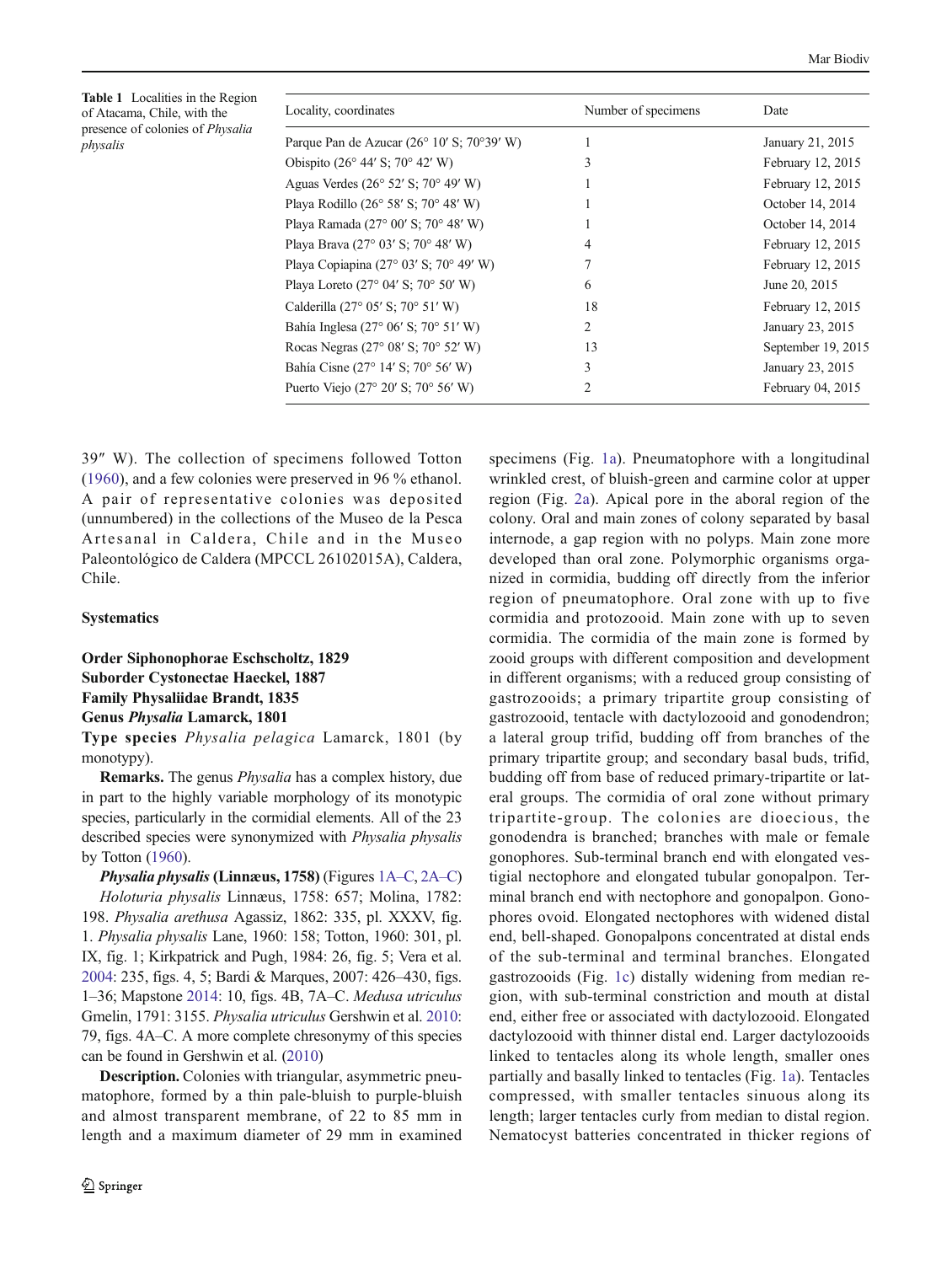<span id="page-2-0"></span>Fig. 1 Physalia physalis (Linnæus, 1758), collected at Playa Rocas Negras (27°08′34″ S; 70°53′39″ W), Caldera, Chile (MPCCL 26102015A). a; specimen photographed alive in an aquarium, note the crest positioned at its side; b: detail of cormidia of same specimen showing dactylozooids and bract; c: detail of cormidia of same specimen showing dactylozooids and gastrozooid. Abbreviations, b: bract, c: crest of pneumatophore, d: dactyozooid, g: gastrozooid



tentacles, spirally arranged (After Bardi and Marques [2007](#page-3-0)).

Remarks. The disposition of the crest on the pneumatophore, in relation to the cormidia hanging from it, allows the recognition of two groups of colonies in the examined specimens, which can behave differently in the wind. This dimorphism has already been described in British

specimens by Kirkpatrick and Pugh [\(1984\)](#page-4-0). The pneumatophore, covered by transparent mucus in live specimens, is the only recognizable structure which remains for some time after being stranded on the beach; it can respond to external stimuli by changing its width/height ratio and also by modifying the crest dimensions, often lowering it to a lateral position (see Fig. 1a).

Fig. 2 Physalia physalis (Linnæus, 1758), collected at Playa Rocas Negras (27°08′34″ S; 70°53′39″ W), Caldera, Chile (MPCCL 26102015A). a; detail of crest, showing the colored pattern on its border; b: bright blue colony, washed ashore specimen, Playa Ramada (27° 00′ S; 70° 48′ W); c: washed ashore specimen, Calderilla beach (27° 05′ S; 70° 51′ W)

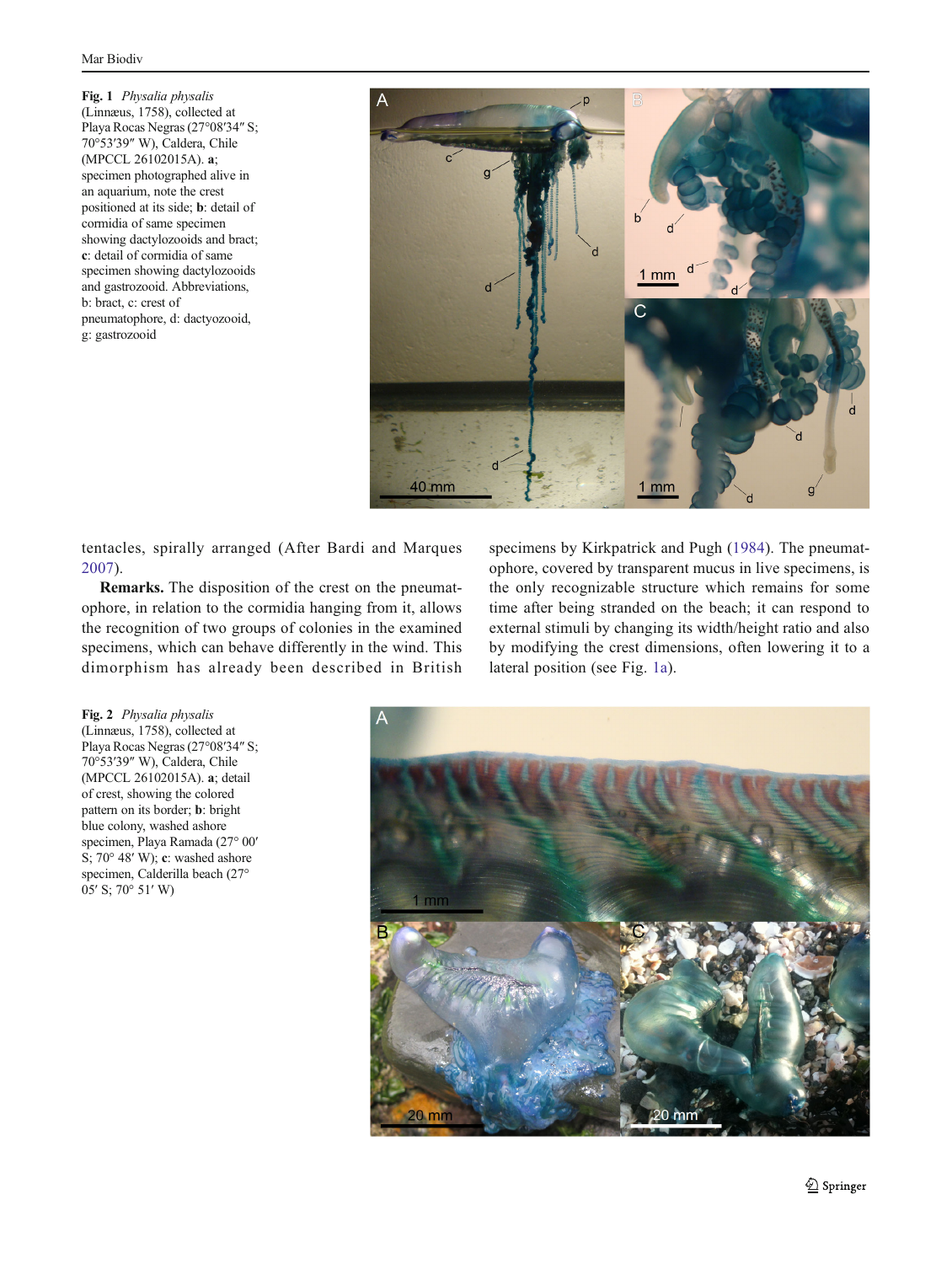### <span id="page-3-0"></span>**Discussion**

Physalia physalis is one of the 55 species of Siphonophora recorded from Chile (Palma [2010](#page-4-0)). This species is locally and temporally abundant; however, its abundance is strongly related to El Niño Southern Oscillation (ENSO) events, which have caused massive blooms of jellyfishes and associated fauna in the coasts of northern and central Chile (Oliva et al. [2010](#page-4-0); Araya and Araya 2015). In this study, colonies of Physalia physalis were found stranded on numerous beaches along the coasts of the Región de Atacama, in northern Chile (Table [1](#page-1-0)). This species is clearly venomous; its thin tentacles (dactylozooids) are capable of discharging thousands of cnidae, which depend on mechanical and chemical stimuli, producing acute envenoming in humans and even death caused by vasomotor dysfunction and collapse (Lane and Dodge [1958\)](#page-4-0). The venom of the Blue Bottle is as toxic as cobra Naja spp venom; the stings from their nematocysts are powerful enough to penetrate tough surgical gloves and they can remain active even when air-dried (Lane [1960](#page-4-0); Pierce [2006;](#page-4-0) Haddad et al. 2013). In Chile however, apart from the attacks cited by Brito (2002) for San Antonio and Cartagena, no further incidents have been documented in the literature.

The abundance and recognition of this species in Chilean waters is thus highly important; its morphology, which includes an erectile sailing crest that helps them navigate, along with the changes in water currents by recent ENSO events, may have facilitated the aggregation of P. physalis in coastal waters along the Southeastern Pacific. These aggregations, however, never reach the densities of the blooms of those of the true jellyfish Chrysaora plocamia (Lesson, 1830) in northern Chile. Even when this species has been cited on two occasions as inhabiting the waters around Easter Island, it was not found there in a recent study on the siphonophores of the area (Palma [1999](#page-4-0)). It is thus also possible that its distribution may be linked to certain specific factors, including surface water temperature and salinity.

The geographical distribution of this cosmopolitan species is mostly restricted to warm waters, and thus it is difficult for it to reach higher latitudes. The single record from Macquarie Island, south-eastern Tasmania (54°30′ S; Merilees [1970](#page-4-0)) is the most extreme, and the southernmost record of this species (Gershwin et al. 2010), probably drifting there as a result of the influx of warmer water from the Tasman Sea. Records of this species, as Fragata portuguesa or Carabela portuguesa as it is locally known in the region, from Arica (18° S) to Ancud (45° S) in northern and southern Chile, respectively, have been acknowledged in the Chilean media including newspapers and television, however we could not obtain actual specimens from northern or southern localities to examine and confirm or corroborate such claims. The mostly scant records of this conspicuous siphonophore in the eastern Pacific may be a reflection of sampling effort or because there

is a paucity of researchers or specialists working in the field, especially in northern Chile. There is also a lack of specimens deposited in local museums; they are not even represented in the collections of the Museo Nacional de Historia Natural (MNHNCL), in Santiago, Chile (Jorge Pérez-Schultheiss pers. comm.). In conclusion, the new records of Physalia physalis extend its previously known geographical range in Chile by about 890 km northwards. As indicated by one of the reviewers of this manuscript, a recently report for this species, presented at the 35th Congreso de Ciencias del Mar, Coquimbo, Chile (Canepa and Palma 2015), has also given additional records for Easter Island and the Juan Fernández Archipelago and new records for the coasts of Chile from Playa Chinchorro (18°27′ S) to the Bahía de Ancud (41°52′ S), suggesting also that they may have arrived at Perú and Ecuador, according to the news media.

Acknowledgments We thank Edison Villalobos (Caldera, Chile) for his help in the field collections, to Herman Núñez and Jorge Pérez-Schultheiss (MNHNCL) for their help with information about the MNHNCL collections and the personnel of the Museo de La Pesca Artesanal and Museo Paleontológio de Caldera for their help in depositing the specimens. Wolfgang Zeidler (South Australian Museum, Adelaide, Australia) helped with the English of the manuscript. We also thank the anonymous reviewers whose suggestions helped to improve this work, and in particular for citing the publication by Canepa and Palma (2015).

## References

- Agassiz L (1862) Discophorae. Contrib Nat Hist U S A 5(3):3–380
- Araya JF, Araya ME (2015) The southernmost record of the amphipod Hyperia curticephala (Crustacea: Amphipoda: Hyperiidae) in the Pacific Ocean. Mar Biodivers Rec 8, e40
- Bardi J, Marques AC (2007) Taxonomic redescription of the Portuguese man-of-war, Physalia physalis (Cnidaria, Hydrozoa, Siphonophorae, Cystonectae) from Brazil. Iheringia 97(4):425–433
- Brito JL (2002) Physalia physalis (Linnaeus, 1758) (Cnidaria, Hydrozoa, Siphonophora) en la costa central de Chile. Not Mens Mus Nac Hist Nat 349:6–8
- Canepa A, Palma S (2015) Arribazones masivas de fragata portuguesa (Physalia phisalis [sic], Linnaeus, 1758) a lo largo de la costa de Chile. Paper presented at XXXV Congreso de Ciencias del Mar, Coquimbo. <http://www.researchgate.net/publication/279943518>
- Fagetti G (1958) Nota sobre Physalia physalis L. procedente de la Isla de Pascua. Rev Biol Mar Oceanogr 7:188–190
- Gershwin LA, Zeidler W, Davie PJ (2010) Medusae (Cnidaria) of Moreton Bay, Queensland, Australia. Mem Queensland Mus 54(3):47–108
- Gmelin JF, Linnaeus C (1791) Caroli a Linné sistema naturae per regna tria naturae, secondum clases, ordines, genera, species, cum characteribus, differentis, synonymis, locis. Vol. 1, Leipzig
- Haddad V Jr, Virga R, Bechara A, Silveira FLD, Morandini AC (2013) An outbreak of Portuguese man-of-war (Physalia physalis-Linnaeus, 1758) envenoming in Southeastern Brazil. Rev Soc Bras Med Trop 46(5):641–644
- Iosilevskii G, Weihs D (2009) Hydrodynamics of sailing of the Portuguese man-of-war Physalia physalis. J R Soc Interface 6(36): 613–626